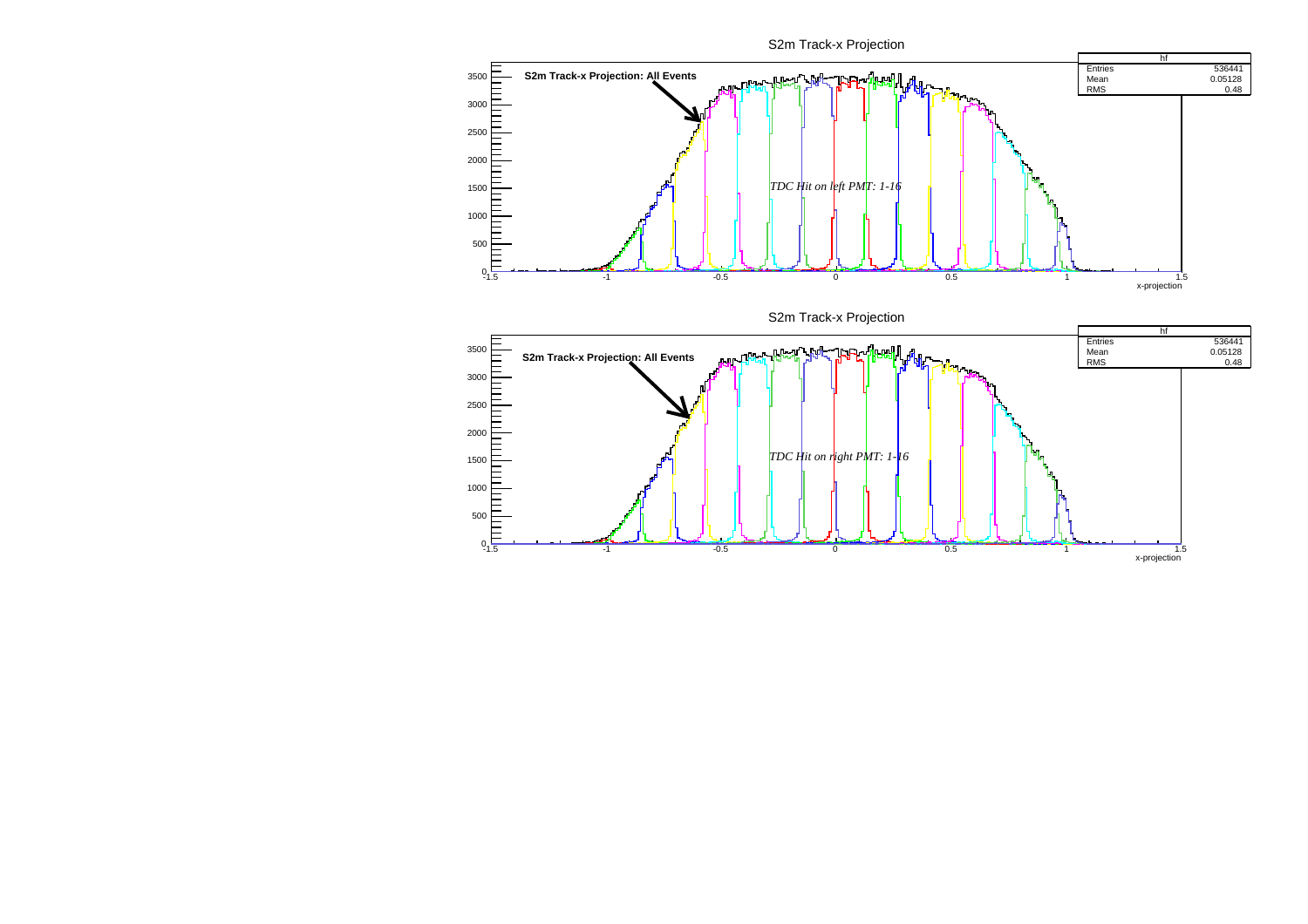S2m Track-y Projection

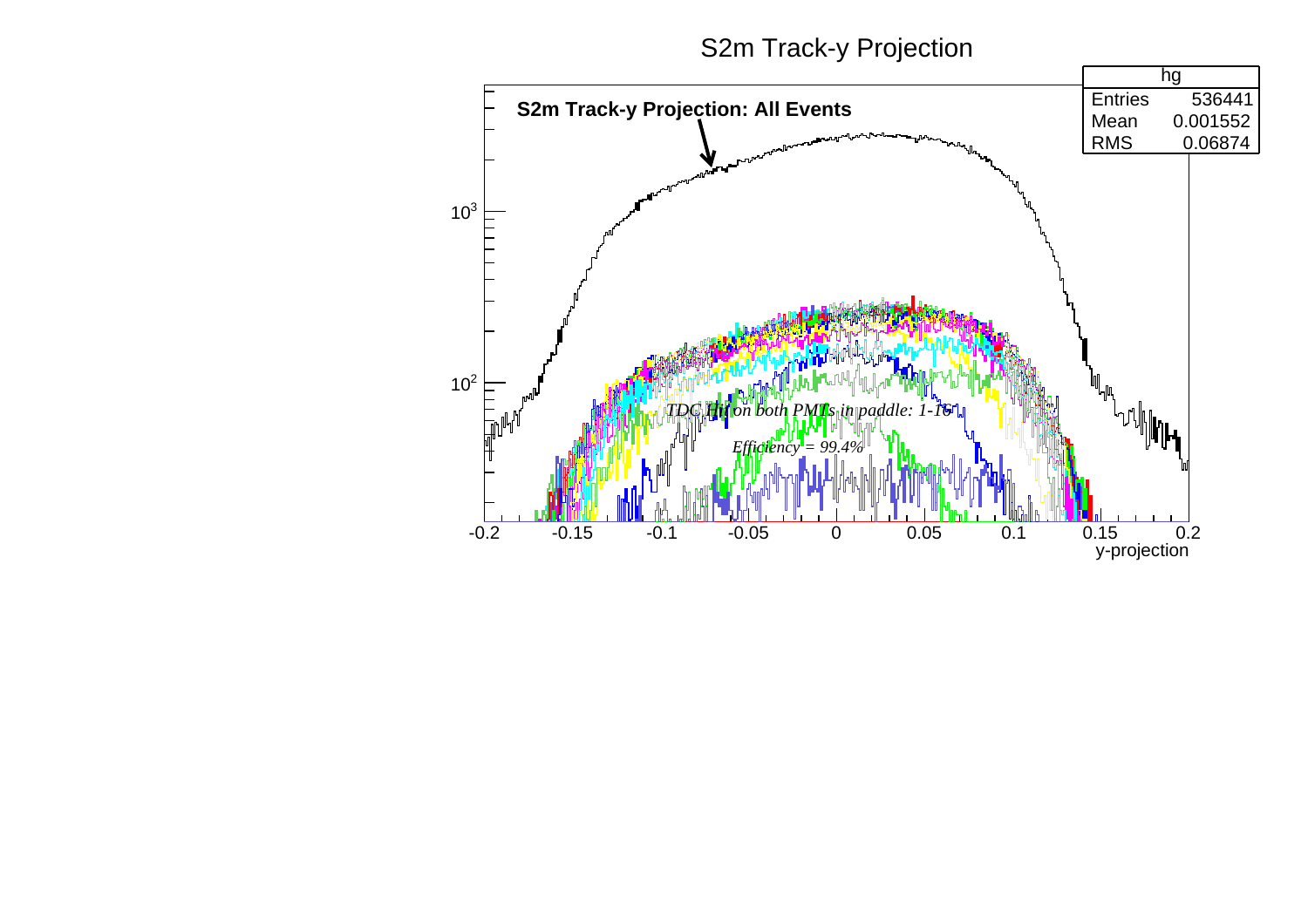S2m Track-x Projection Ratio Left

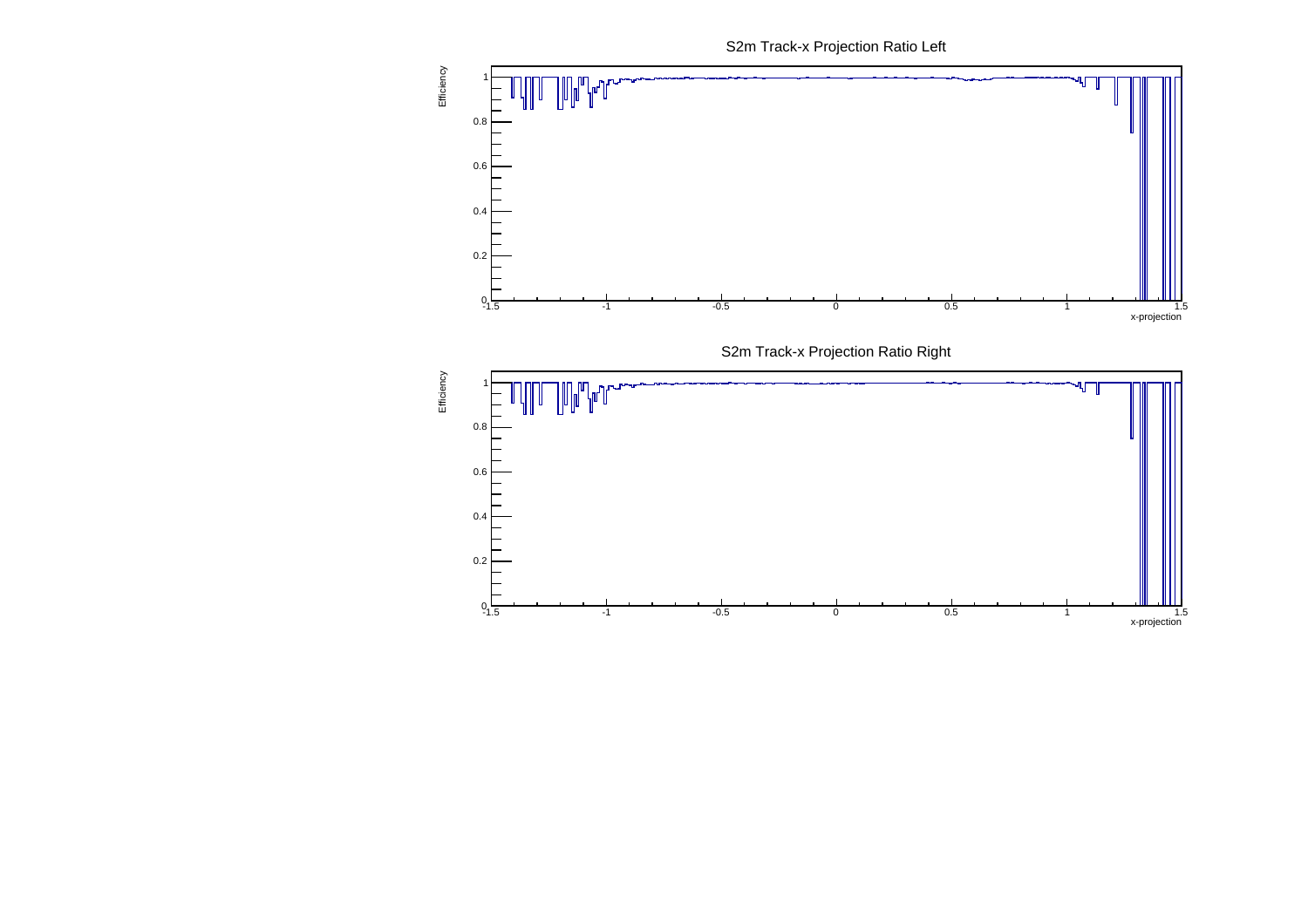S2m Track-y Projection Ratio